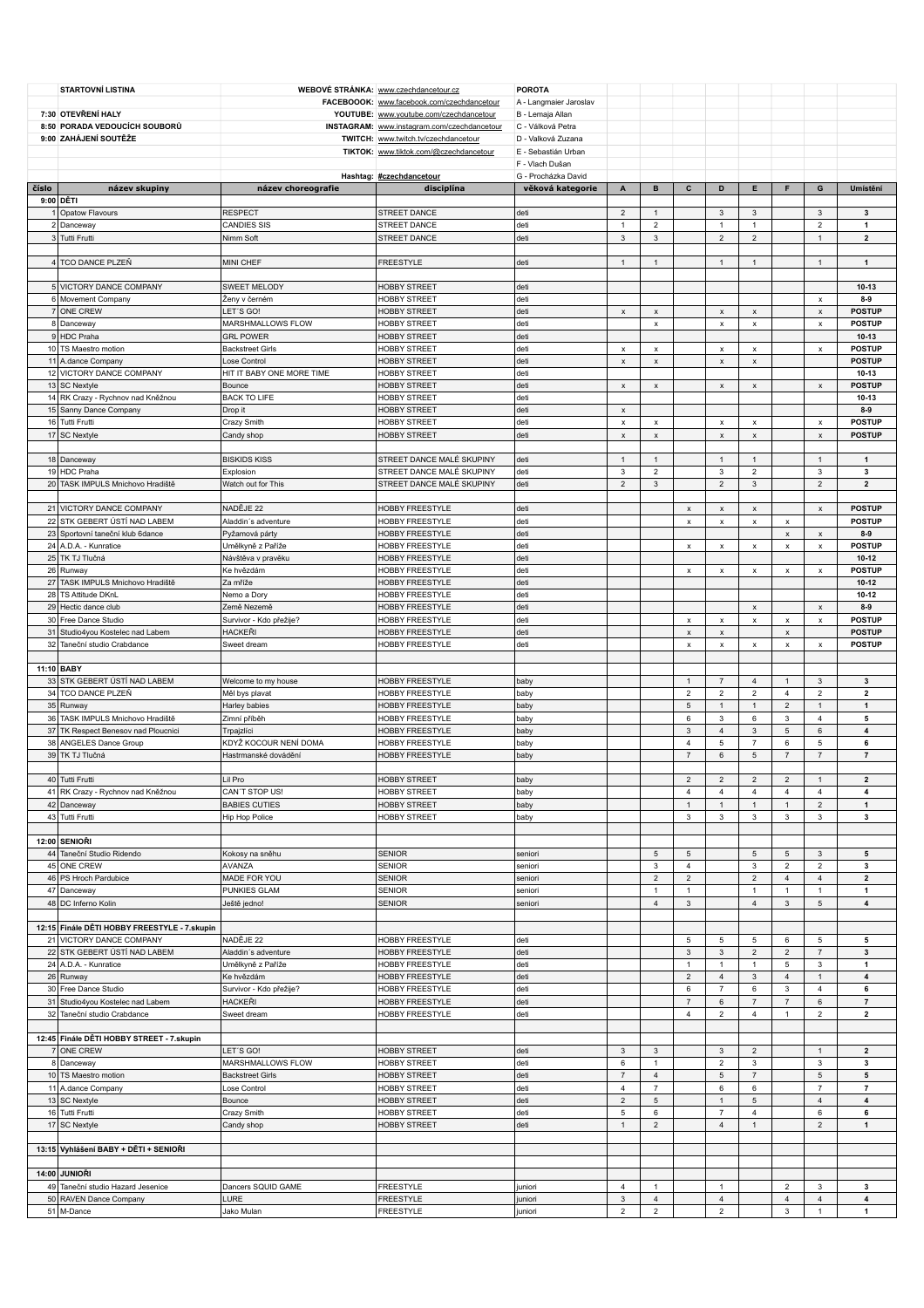|    | 52 SC Nextyle                                                      | Face to Face                           | FREESTYLE                          | juniori           | $\mathbf{1}$                         | $\ensuremath{\mathsf{3}}$                |                         | $\mathbf{3}$              |                    | $\mathbf{1}$                              | $\overline{2}$                           | $\overline{\mathbf{2}}$ |
|----|--------------------------------------------------------------------|----------------------------------------|------------------------------------|-------------------|--------------------------------------|------------------------------------------|-------------------------|---------------------------|--------------------|-------------------------------------------|------------------------------------------|-------------------------|
|    |                                                                    |                                        |                                    |                   |                                      |                                          |                         |                           |                    |                                           |                                          |                         |
|    | 53 STK GEBERT ÚSTÍ NAD LABEM                                       | Green power                            | HOBBY FREESTYLE                    | juniori           | $\pmb{\mathsf{x}}$                   |                                          |                         | $\pmb{\mathsf{x}}$        |                    | $\pmb{\mathsf{x}}$                        |                                          | <b>POSTUP</b>           |
|    | 54 VICTORY DANCE COMPANY                                           | BEAUTIES AND THE BEATS                 | HOBBY FREESTYLE                    | juniori           |                                      |                                          |                         |                           |                    |                                           | $\pmb{\mathsf{x}}$                       | $9 - 13$                |
| 55 | Sportovní taneční klub 6dance                                      | Up in the sky                          | HOBBY FREESTYLE                    | uniori            |                                      | $\pmb{\times}$                           |                         | $\pmb{\mathsf{x}}$        |                    |                                           |                                          | <b>POSTUP</b>           |
|    | 56 Movement Company                                                | 31 př.n.l.                             | HOBBY FREESTYLE                    | juniori           |                                      |                                          |                         |                           |                    |                                           | $\pmb{\chi}$                             | $9 - 13$                |
|    | 57 Taneční studio Hazard Jesenice                                  | System                                 | HOBBY FREESTYLE                    | juniori           | $\pmb{\mathsf{x}}$                   | $\pmb{\times}$                           |                         | $\pmb{\mathsf{x}}$        |                    | $\pmb{\mathsf{x}}$                        | $\pmb{\mathsf{x}}$                       | <b>POSTUP</b>           |
| 58 | <b>ONE CREW</b>                                                    | <b>SETTLE</b>                          | <b>HOBBY FREESTYLE</b>             | uniori            |                                      | $\pmb{\times}$                           |                         | $\boldsymbol{\mathsf{x}}$ |                    | $\pmb{\mathsf{x}}$                        | $\pmb{\mathsf{x}}$                       | <b>POSTUP</b>           |
|    | 59 A.D.A. - Kunratice                                              | Kdo z koho                             | HOBBY FREESTYLE                    | juniori           | $\pmb{\mathsf{x}}$                   | $\mathsf{x}$                             |                         | $\pmb{\times}$            |                    | $\pmb{\mathsf{x}}$                        |                                          | <b>POSTUP</b>           |
|    | 60 TK TJ Tlučná                                                    | Sešli jsme se v parku                  | HOBBY FREESTYLE                    | juniori           |                                      |                                          |                         |                           |                    |                                           | $\pmb{\mathsf{x}}$                       | $9 - 13$                |
|    | 61 TK Scratch                                                      | Mrtvá nevěsta                          | HOBBY FREESTYLE                    | uniori            | $\pmb{\mathsf{x}}$                   | $\pmb{\times}$                           |                         | $\pmb{\mathsf{x}}$        |                    | $\pmb{\mathsf{x}}$                        | $\boldsymbol{\mathsf{x}}$                | <b>POSTUP</b>           |
| 62 | Studio4you Kostelec nad Labem                                      | Moon Expedition                        | HOBBY FREESTYLE                    | juniori           | x                                    |                                          |                         |                           |                    |                                           |                                          | $9 - 13$                |
|    | 63 Runway                                                          | Hunters                                | <b>HOBBY FREESTYLE</b>             | juniori           | $\pmb{\mathsf{x}}$                   | $\pmb{\times}$                           |                         | $\pmb{\mathsf{x}}$        |                    | $\pmb{\mathsf{x}}$                        | $\pmb{\mathsf{x}}$                       | <b>POSTUP</b>           |
| 64 | Taneční studio Crabdance                                           | Labyrinth                              | HOBBY FREESTYLE                    | juniori           |                                      | $\pmb{\mathsf{x}}$                       |                         |                           |                    | $\pmb{\mathsf{x}}$                        |                                          | <b>POSTUP</b>           |
|    | 65 The Spirits                                                     | Let's change to the Rampampam          | HOBBY FREESTYLE                    | uniori            | $\pmb{\mathsf{x}}$                   |                                          |                         |                           |                    |                                           |                                          | $9 - 13$                |
|    |                                                                    |                                        |                                    |                   |                                      |                                          |                         |                           |                    |                                           |                                          |                         |
|    | 66 VICTORY DANCE COMPANY                                           | SHOWTIME                               | <b>HOBBY STREET</b>                | juniori           |                                      |                                          |                         |                           |                    |                                           |                                          | $12 - 16$               |
|    | 67 Opatow Flavours                                                 | CHINESE SOUP                           | <b>HOBBY STREET</b>                | juniori           |                                      | $\pmb{\times}$                           | $\pmb{\mathsf{x}}$      |                           | $\pmb{\mathsf{x}}$ | $\pmb{\mathsf{x}}$                        |                                          | <b>POSTUP</b>           |
|    | 68 Taneční studio Hazard Jesenice                                  | Queen Riri                             | <b>HOBBY STREET</b>                | uniori            |                                      | $\pmb{\mathsf{x}}$                       |                         |                           |                    |                                           | $\pmb{\mathsf{x}}$                       | $8-9$                   |
|    | 69 ONE CREW                                                        | <b>GIRL POWER</b>                      | <b>HOBBY STREET</b>                | juniori           |                                      | $\pmb{\mathsf{x}}$                       | $\pmb{\mathsf{x}}$      |                           | $\pmb{\mathsf{x}}$ | $\pmb{\chi}$                              | $\pmb{\times}$                           | <b>POSTUP</b>           |
|    | 70 DC Inferno Kolin                                                | Little Giants                          | <b>HOBBY STREET</b>                | uniori            |                                      |                                          |                         |                           |                    |                                           |                                          | 12-16                   |
|    | 71 PS Hroch Pardubice                                              | <b>CRAZY KIDS</b>                      | <b>HOBBY STREET</b>                | uniori            |                                      |                                          |                         |                           |                    |                                           | $\pmb{\times}$                           | $10 - 11$               |
|    | 72 HDC Praha                                                       | <b>EMPOWERMENT</b>                     | <b>HOBBY STREET</b>                | juniori           |                                      |                                          |                         |                           |                    |                                           |                                          | $12 - 16$               |
|    | 73 TK Respect Benesov nad Ploucnici                                | Can you dance?                         | <b>HOBBY STREET</b>                | juniori           |                                      | $\pmb{\mathsf{x}}$                       | $\pmb{\mathsf{x}}$      |                           | $\pmb{\mathsf{x}}$ |                                           | $\pmb{\mathsf{x}}$                       | <b>POSTUP</b>           |
|    | 74 SC Nextyle                                                      | No Limit                               | <b>HOBBY STREET</b>                | uniori            |                                      |                                          | $\pmb{\mathsf{x}}$      |                           | $\mathbf{x}$       | $\pmb{\mathsf{x}}$                        | $\mathbf{x}$                             | <b>POSTUP</b>           |
|    | 75 TS Attitude DKnL                                                | Focus on me                            | <b>HOBBY STREET</b>                | uniori            |                                      | $\pmb{\times}$                           |                         |                           |                    | $\pmb{\mathsf{x}}$                        |                                          | $8-9$                   |
|    | 76 RK Crazy - Rychnov nad Kněžnou                                  | WE FEEL IT                             | <b>HOBBY STREET</b>                | uniori            |                                      |                                          |                         |                           |                    |                                           |                                          | 12-16                   |
|    | 77 HDC Praha                                                       | VioLET THE FLOW                        | <b>HOBBY STREET</b>                | uniori            |                                      | $\pmb{\mathsf{x}}$                       | $\pmb{\times}$          |                           | $\pmb{\mathsf{x}}$ | $\pmb{\mathsf{x}}$                        |                                          | <b>POSTUP</b>           |
|    | 78 eM-Dance Havlíčkův Brod                                         | Last 8                                 | <b>HOBBY STREET</b>                | uniori            |                                      |                                          |                         |                           |                    |                                           |                                          | $12 - 16$               |
|    | 79 Sanny Dance Company                                             | <b>Express Yourself</b>                | <b>HOBBY STREET</b>                | juniori           |                                      | $\mathsf x$                              | $\pmb{\mathsf{x}}$      |                           | $\pmb{\mathsf{x}}$ | $\pmb{\mathsf{x}}$                        | $\pmb{\times}$                           | <b>POSTUP</b>           |
| 80 | HDC Praha                                                          | <b>FORCEFUL</b>                        | <b>HOBBY STREET</b>                | juniori           |                                      |                                          | $\mathsf x$             |                           | $\pmb{\mathsf{x}}$ |                                           | $\pmb{\mathsf{x}}$                       | <b>POSTUP</b>           |
|    | 81 Funky Dangers                                                   | So Fresh                               | <b>HOBBY STREET</b>                | juniori           |                                      |                                          |                         |                           |                    | $\mathsf{x}$                              |                                          | $10 - 11$               |
|    |                                                                    |                                        |                                    |                   |                                      |                                          |                         |                           |                    |                                           |                                          |                         |
|    | 82 Movement Company                                                | Goddamn!                               | STREET DANCE                       | juniori           |                                      | 8                                        | 8                       |                           | 8                  | 8                                         | 8                                        | 8                       |
|    | 83 Danceway                                                        | <b>BON APETIT REPEAT</b>               | <b>STREET DANCE</b>                | uniori            |                                      | $\overline{4}$                           | $\mathbf{3}$            |                           | $\overline{4}$     | $\mathbf{3}$                              | $\mathbf{1}$                             | 3                       |
| 84 | PS Hroch Pardubice                                                 | SORRY I MISSED YOUR CALL               | STREET DANCE                       | uniori            |                                      | $\,$ 5 $\,$                              | $\overline{7}$          |                           | $\overline{7}$     | $\overline{4}$                            | 6                                        | 6                       |
|    | 85 HDC Praha                                                       | <b>FUSION</b>                          | STREET DANCE                       | juniori           |                                      | $\mathsf 3$                              | $\overline{4}$          |                           | $\mathbf{3}$       | $\,$ 5 $\,$                               | $\overline{4}$                           | $\overline{\mathbf{4}}$ |
|    | 86 Funky Dangers                                                   | Shooters                               | STREET DANCE                       | juniori           |                                      | $\mathbf{1}$                             | $\overline{2}$          |                           | $\sqrt{2}$         | $\overline{2}$                            | $\mathbf{3}$                             | $\overline{\mathbf{2}}$ |
|    | 87 A.dance Company                                                 | <b>BURUSHAGA</b>                       | STREET DANCE                       | uniori            |                                      | $\overline{7}$                           | 5                       |                           | 6                  | $\overline{7}$                            | $\,$ 5 $\,$                              | $\overline{7}$          |
| 88 | Hectic dance club                                                  | My Power                               | STREET DANCE                       | uniori            |                                      | 6                                        | 6                       |                           | 5                  | 6                                         | $\overline{7}$                           | 5                       |
|    | 89 Tutti Frutti                                                    | La TFamilia                            | STREET DANCE                       | juniori           |                                      | $\overline{2}$                           | $\mathbf{1}$            |                           | $\mathbf{1}$       | $\mathbf{1}$                              | $\overline{2}$                           | $\mathbf{1}$            |
|    |                                                                    |                                        |                                    |                   |                                      |                                          |                         |                           |                    |                                           |                                          |                         |
|    | 90 MTV Mek DANCE                                                   | PARTY                                  | STREET DANCE MALÉ SKUPINY          | juniori           |                                      |                                          |                         |                           |                    |                                           |                                          | $9 - 11$                |
|    | 91 HDC Praha                                                       | <b>Bucket Hat</b>                      | STREET DANCE MALÉ SKUPINY          | juniori           |                                      | $\pmb{\times}$                           | $\pmb{\mathsf{x}}$      |                           |                    | $\pmb{\mathsf{x}}$                        | $\pmb{\mathsf{x}}$                       | <b>POSTUP</b>           |
|    | 92 Funky Dangers                                                   | Gwop                                   | STREET DANCE MALÉ SKUPINY          | juniori           | $\pmb{\mathsf{x}}$                   | $\mathsf{x}$                             | $\pmb{\mathsf{x}}$      |                           |                    | $\pmb{\mathsf{x}}$                        | $\mathsf x$                              | <b>POSTUP</b>           |
| 93 |                                                                    | Soldiers                               | STREET DANCE MALÉ SKUPINY          |                   |                                      |                                          |                         |                           |                    |                                           |                                          | <b>POSTUP</b>           |
|    | TS Maestro motion<br>94 SC Nextyle                                 | My Type                                | STREET DANCE MALÉ SKUPINY          | juniori<br>uniori | $\pmb{\times}$<br>$\pmb{\mathsf{x}}$ | $\pmb{\mathsf{x}}$<br>$\pmb{\mathsf{x}}$ | x<br>$\pmb{\mathsf{x}}$ |                           |                    | $\boldsymbol{\mathsf{x}}$<br>$\pmb{\chi}$ | $\pmb{\mathsf{x}}$<br>$\pmb{\mathsf{x}}$ | <b>POSTUP</b>           |
|    |                                                                    |                                        |                                    |                   |                                      |                                          |                         |                           |                    |                                           |                                          |                         |
|    |                                                                    |                                        |                                    |                   |                                      |                                          |                         |                           |                    |                                           |                                          |                         |
|    | 95 TASK IMPULS Mnichovo Hradiště                                   | Please Stand Up                        | STREET DANCE MALÉ SKUPINY          | juniori           |                                      |                                          |                         |                           |                    |                                           |                                          | $9 - 11$                |
| 96 | Hectic dance club                                                  | The Age of Love                        | STREET DANCE MALÉ SKUPINY          | juniori           | $\pmb{\mathsf{x}}$                   | $\mathsf x$                              | $\mathsf x$             |                           |                    | $\pmb{\mathsf{x}}$                        | $\pmb{\mathsf{x}}$                       | <b>POSTUP</b>           |
|    | 97 Free Dance Studio                                               | Say Hey                                | STREET DANCE MALÉ SKUPINY          | juniori           | $\pmb{\times}$                       | $\pmb{\times}$                           |                         |                           |                    |                                           |                                          | 8                       |
| 98 | Danceway                                                           | <b>MUERTES BLESS</b>                   | STREET DANCE MALÉ SKUPINY          | uniori            | $\pmb{\times}$                       | $\pmb{\times}$                           | $\mathsf{x}$            |                           |                    | $\pmb{\mathsf{x}}$                        | $\pmb{\mathsf{x}}$                       | <b>POSTUP</b>           |
| 99 | Fresh dance                                                        | Why I still love you                   | STREET DANCE MALÉ SKUPINY          | juniori           |                                      |                                          |                         |                           |                    |                                           |                                          | $9 - 11$                |
|    | 100 MTV Mek DANCE                                                  | The Purge                              | STREET DANCE MALÉ SKUPINY          | uniori            |                                      |                                          |                         |                           |                    |                                           |                                          | $9 - 11$                |
|    | 101 SC Nextyle                                                     | No Idea                                | STREET DANCE MALÉ SKUPINY          | uniori            | $\pmb{\times}$                       |                                          | $\pmb{\mathsf{x}}$      |                           |                    | $\pmb{\mathsf{x}}$                        | $\pmb{\times}$                           | <b>POSTUP</b>           |
|    |                                                                    |                                        |                                    |                   |                                      |                                          |                         |                           |                    |                                           |                                          |                         |
|    | 102 Opatow Flavours                                                | <b>BACK IN TIME</b>                    | SCHOOL EXHIBITION                  | mix               | $\mathbf{1}$                         | -1                                       | $\mathbf{1}$            |                           |                    | $\mathbf{1}$                              | $\mathbf{1}$                             | 1                       |
|    |                                                                    |                                        |                                    |                   |                                      |                                          |                         |                           |                    |                                           |                                          |                         |
|    | 17:30 Finále JUNIOŘI HOBBY FREESTYLE - 7.skupin                    |                                        |                                    |                   |                                      |                                          |                         |                           |                    |                                           |                                          |                         |
|    | 53 STK GEBERT ÚSTÍ NAD LABEM                                       | Green power                            | HOBBY FREESTYLE                    | juniori           | $\overline{2}$                       | 8                                        |                         | $\overline{2}$            |                    | 6                                         | $\sqrt{4}$                               | 4                       |
|    | 55 Sportovní taneční klub 6dance                                   | Up in the sky                          | HOBBY FREESTYLE                    | juniori           | 8                                    | 6                                        |                         | 6                         |                    | 8                                         | $\overline{7}$                           | 8                       |
|    | 57 Taneční studio Hazard Jesenice                                  | System                                 | HOBBY FREESTYLE                    | juniori           | 6                                    | $\mathbf 2$                              |                         | 3                         |                    | $\mathbf{1}$                              | 6                                        | $\overline{2}$          |
|    | 58 ONE CREW                                                        | <b>SETTLE</b>                          | <b>HOBBY FREESTYLE</b>             | juniori           | 5                                    | $\overline{7}$                           |                         | $\,$ 5 $\,$               |                    | $\overline{7}$                            | $\overline{2}$                           | $\overline{7}$          |
|    | 59 A.D.A. - Kunratice                                              | Kdo z koho                             | <b>HOBBY FREESTYLE</b>             | juniori           | $\mathsf 3$                          | $\sqrt{4}$                               |                         | $\overline{4}$            |                    | $\sqrt{2}$                                | 8                                        | $\mathbf{3}$            |
|    | 61 TK Scratch                                                      | Mrtvá nevěsta                          | <b>HOBBY FREESTYLE</b>             | juniori           | 1                                    | $\mathbf{1}$                             |                         | $\mathbf{1}$              |                    | $\,$ 5 $\,$                               | 3                                        | $\mathbf{1}$            |
|    | 63 Runway                                                          | Hunters                                | HOBBY FREESTYLE                    | uniori            | $\overline{4}$                       | $\,$ 5 $\,$                              |                         | $\overline{7}$            |                    | 3                                         | 5                                        | 6                       |
|    | 64 Taneční studio Crabdance                                        | Labyrinth                              | HOBBY FREESTYLE                    | juniori           | $\overline{7}$                       | $\mathsf 3$                              |                         | 8                         |                    | $\overline{4}$                            | $\mathbf{1}$                             | 5                       |
|    |                                                                    |                                        |                                    |                   |                                      |                                          |                         |                           |                    |                                           |                                          |                         |
|    | 18:00 Finále JUNIOŘI HOBBY STREET - 7.skupin                       |                                        |                                    |                   |                                      |                                          |                         |                           |                    |                                           |                                          |                         |
|    | 67 Opatow Flavours                                                 | CHINESE SOUP                           | <b>HOBBY STREET</b>                | juniori           |                                      | $\overline{2}$                           | $\overline{7}$          |                           | $\overline{2}$     | $\overline{2}$                            | 6                                        | $\mathbf{2}$            |
|    | 69 ONE CREW                                                        | <b>GIRL POWER</b>                      | <b>HOBBY STREET</b>                | juniori           |                                      | $\mathbf{1}$                             | $\overline{2}$          |                           | $\mathbf{1}$       | 3                                         | $\mathbf{1}$                             | $\mathbf{1}$            |
|    | 73 TK Respect Benesov nad Ploucnici                                | Can you dance?                         | <b>HOBBY STREET</b>                | juniori           |                                      | $\mathbf 5$                              | $\mathbf{3}$            |                           | 5                  | $\mathbf{1}$                              | $\mathbf{3}$                             | 4                       |
|    | 74 SC Nextyle                                                      | No Limit                               | <b>HOBBY STREET</b>                | juniori           |                                      | $\overline{7}$                           | $\,6\,$                 |                           | 4                  | $\overline{4}$                            | 5                                        | 5                       |
|    | 77 HDC Praha                                                       | VioLET THE FLOW                        | <b>HOBBY STREET</b>                | uniori            |                                      | $\ensuremath{\mathsf{3}}$                | $\,$ 5 $\,$             |                           | 6                  | $\mathbf 5$                               | $\boldsymbol{7}$                         | 5                       |
|    | 79 Sanny Dance Company                                             | <b>Express Yourself</b>                | <b>HOBBY STREET</b>                | uniori            |                                      | 6                                        | $\overline{4}$          |                           | $\overline{7}$     | 6                                         | $\overline{4}$                           | $\overline{7}$          |
|    | 80 HDC Praha                                                       | <b>FORCEFUL</b>                        | <b>HOBBY STREET</b>                | juniori           |                                      | $\overline{4}$                           | $\mathbf{1}$            |                           | 3                  | $\overline{7}$                            | $\overline{2}$                           | 3                       |
|    |                                                                    |                                        |                                    |                   |                                      |                                          |                         |                           |                    |                                           |                                          |                         |
|    | 18:30 Finále JUNIOŘI STREET DANCE malé skupiny - 7.skupin          |                                        |                                    |                   |                                      |                                          |                         |                           |                    |                                           |                                          |                         |
|    | 91 HDC Praha                                                       | <b>Bucket Hat</b>                      | STREET DANCE MALÉ SKUPINY          | uniori            | 6                                    | $\overline{7}$                           | 5                       |                           |                    | 6                                         | $\overline{7}$                           | $\overline{7}$          |
|    | 92 Funky Dangers                                                   | Gwop                                   | STREET DANCE MALÉ SKUPINY          | juniori           | $\overline{7}$                       | $\overline{4}$                           | 6                       |                           |                    | 5                                         | 6                                        | 5                       |
|    | 93 TS Maestro motion                                               | Soldiers                               | STREET DANCE MALÉ SKUPINY          | juniori           | $\mathbf 5$                          | $\mathsf 3$                              | $\mathbf 3$             |                           |                    | $\sqrt{2}$                                | $\,$ 5 $\,$                              | 3                       |
|    | 94 SC Nextyle                                                      | My Type                                | STREET DANCE MALÉ SKUPINY          | juniori           | $\mathbf{3}$                         | $\,6$                                    | $\overline{7}$          |                           |                    | $\overline{7}$                            | $\mathbf{3}$                             | 6                       |
|    | 96 Hectic dance club                                               | The Age of Love                        | STREET DANCE MALÉ SKUPINY          | uniori            | $\overline{2}$                       | $\mathbf{1}$                             | $\overline{2}$          |                           |                    | $\mathbf{1}$                              | $\overline{2}$                           | $\mathbf{2}$            |
|    | 98 Danceway                                                        | <b>MUERTES BLESS</b>                   | STREET DANCE MALÉ SKUPINY          | juniori           | $\mathbf{1}$                         | $\overline{2}$                           | $\mathbf{1}$            |                           |                    | 3                                         | $\mathbf{1}$                             | $\mathbf{1}$            |
|    | 101 SC Nextyle                                                     | No Idea                                | STREET DANCE MALÉ SKUPINY          | uniori            | 4                                    | 5                                        | $\overline{4}$          |                           |                    | $\overline{4}$                            | $\overline{4}$                           | $\overline{\mathbf{4}}$ |
|    |                                                                    |                                        |                                    |                   |                                      |                                          |                         |                           |                    |                                           |                                          |                         |
|    | 18:50 Vyhlášení JUNIOŘI                                            |                                        |                                    |                   |                                      |                                          |                         |                           |                    |                                           |                                          |                         |
|    | 19:30 HLAVNÍ                                                       |                                        |                                    |                   |                                      |                                          |                         |                           |                    |                                           |                                          |                         |
|    | 103 AT Kitten                                                      | Bonnie a Clyde                         | CHEERLEADERS                       | hlavni            | $\mathbf{1}$                         | $\mathbf{1}$                             | $\overline{1}$          | $\overline{1}$            | $\mathbf{1}$       |                                           |                                          | 1                       |
|    |                                                                    |                                        |                                    |                   |                                      |                                          |                         |                           |                    |                                           |                                          |                         |
|    | 104 Runway                                                         | Desperados                             | HOBBY FREESTYLE                    | hlavni            | 6                                    | 3                                        | $5\phantom{.0}$         | 3                         | $\overline{4}$     |                                           |                                          | 4                       |
|    | 105 STK GEBERT ÚSTÍ NAD LABEM<br>106 Sportovní taneční klub 6dance | The clown horror movie<br>Hall of fame | HOBBY FREESTYLE<br>HOBBY FREESTYLE | hlavni<br>hlavni  | $\mathsf 3$<br>$\overline{4}$        | $\,6\,$<br>$\mathbf 5$                   | 6<br>$\overline{2}$     | 6<br>5                    | 6<br>5             |                                           |                                          | 6<br>5                  |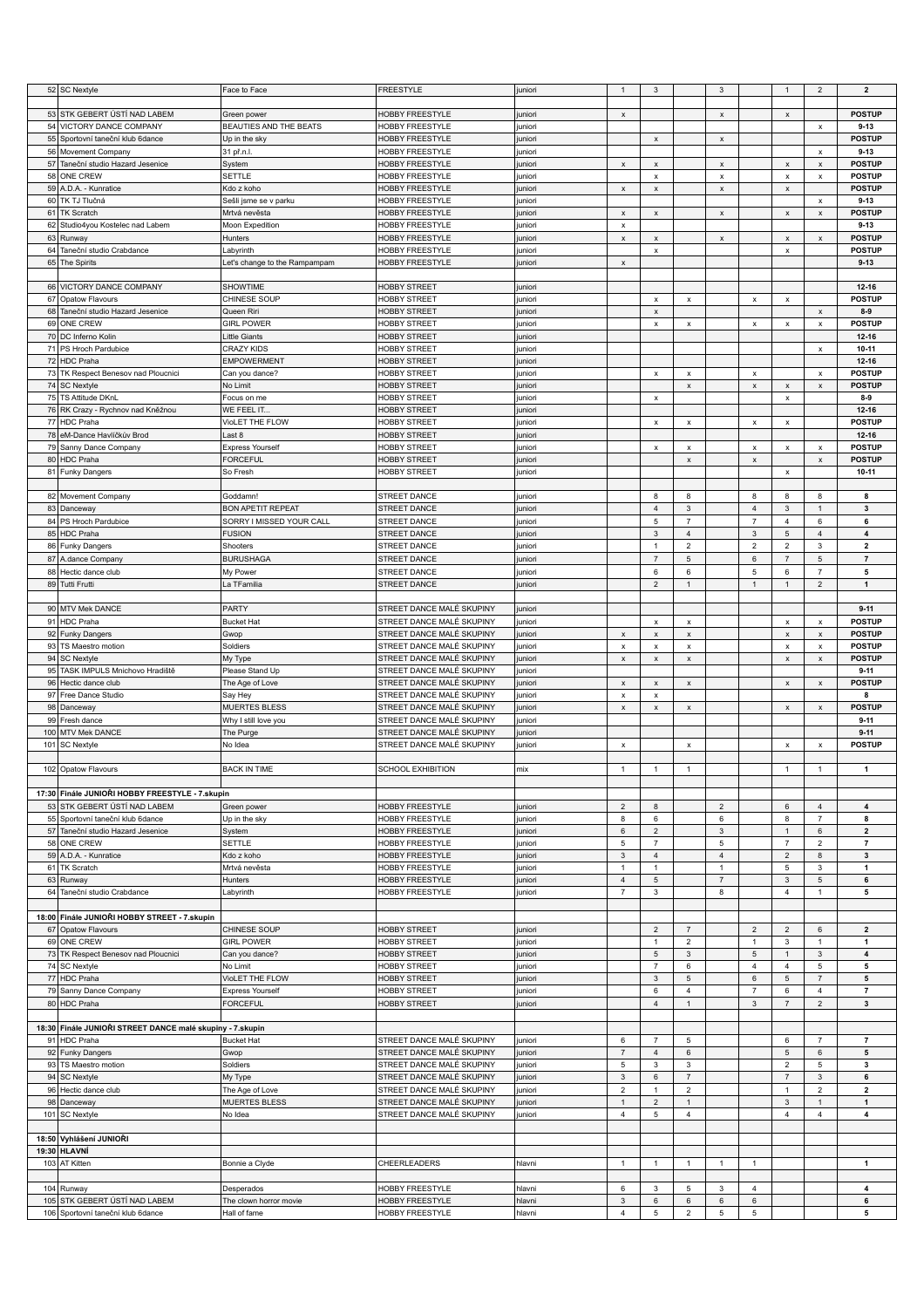| 107 A.D.A. - Kunratice             | Space mission      | <b>HOBBY FREESTYLE</b>    | hlavni |                       | $\Delta$       |                |                        | 3                      |  | 3                       |
|------------------------------------|--------------------|---------------------------|--------|-----------------------|----------------|----------------|------------------------|------------------------|--|-------------------------|
| 108 ZUŠ Heřmanův Městec            | You Say            | <b>HOBBY FREESTYLE</b>    | hlavni | $\overline{2}$        | $\overline{2}$ | 3              | $\overline{2}$         | $\overline{2}$         |  | $\overline{2}$          |
| 109 TS Attitude DKnL               | La casa de papel   | <b>HOBBY FREESTYLE</b>    | hlavni |                       |                |                |                        |                        |  |                         |
| 110 Taneční studio Crabdance       | Čestný skautský!   | <b>HOBBY FREESTYLE</b>    | hlavni | 5                     |                |                | $\overline{1}$         | -1                     |  | $\mathbf{1}$            |
|                                    |                    |                           |        |                       |                |                |                        |                        |  |                         |
| 111 Danceway                       | <b>GAJAS STYLE</b> | <b>HOBBY STREET</b>       | hlavni | $\overline{7}$        | 5              | 8              | $\boldsymbol{\Lambda}$ | 6                      |  | 6                       |
| 112 DC Inferno Kolin               | Blazed             | <b>HOBBY STREET</b>       | hlavni |                       | $\overline{1}$ | $\overline{2}$ | $\overline{2}$         | 3                      |  | $\overline{2}$          |
| 113 SC Nextyle                     | Bruck it           | <b>HOBBY STREET</b>       | hlavni | 5                     | $\Delta$       | 5              | 6                      |                        |  | 5                       |
| 114 Free Dance Studio              | Biacheese          | <b>HOBBY STREET</b>       | hlavni | 8                     | 6              | $\overline{ }$ | $\overline{z}$         | $\overline{7}$         |  | $\overline{7}$          |
| 115 HDC Praha                      | <b>ENDLESS</b>     | <b>HOBBY STREET</b>       | hlavni | $\boldsymbol{\Delta}$ | 3              |                | 3                      | $\overline{2}$         |  | 3                       |
| 116 eM-Dance Havlíčkův Brod        | We are Aliens      | <b>HOBBY STREET</b>       | hlavni | 6                     | 8              |                | 8                      | 8                      |  | 8                       |
| 117 ONE CREW                       | <b>GROW UP</b>     | <b>HOBBY STREET</b>       | hlavni | 3                     | $\overline{2}$ |                |                        |                        |  | $\mathbf{1}$            |
| 118 SC Nextyle                     | My Way             | <b>HOBBY STREET</b>       | hlavni | $\overline{2}$        | $\overline{7}$ | 3              | 5                      | 5                      |  | $\overline{\mathbf{4}}$ |
|                                    |                    |                           |        |                       |                |                |                        |                        |  |                         |
| 119 SC Nextyle                     | Pink Fever         | <b>STREET DANCE</b>       | hlavni | 3                     | $\mathbf{1}$   | 5              | 3                      | 6                      |  | $\overline{\mathbf{4}}$ |
| 120 Opatow Flavours                | J.V.D.P.           | <b>STREET DANCE</b>       | hlavni |                       | 4              | $\overline{2}$ |                        | 3                      |  | 3                       |
| 121 Chilies                        | Poison             | <b>STREET DANCE</b>       | hlavni | $\overline{2}$        | $\overline{2}$ |                | $\overline{2}$         |                        |  | $\mathbf{1}$            |
| 122 Taneční Studio Ridendo         | Boom               | <b>STREET DANCE</b>       | hlavni | $\overline{7}$        | 8              | R              | 8                      | 8                      |  | 8                       |
| 123 SC Nextyle                     | Augen Zu           | <b>STREET DANCE</b>       | hlavni | $\overline{4}$        | 3              | 3              |                        | $\overline{2}$         |  | $\overline{2}$          |
| 124 Free Dance Studio              | ALL IN FUN         | <b>STREET DANCE</b>       | hlavni | 8                     | 6              | 6              | 6                      | $\overline{7}$         |  | 6                       |
| 125 Opatow Flavours                | FÍ FA FOOOU        | <b>STREET DANCE</b>       | hlavni | 6                     | $\overline{7}$ |                |                        | 5                      |  | $\overline{7}$          |
| 126 SC Nextyle                     | Fantasy            | <b>STREET DANCE</b>       | hlavni | 5                     | 5              |                | 5                      | $\boldsymbol{\Lambda}$ |  | 5                       |
|                                    |                    |                           |        |                       |                |                |                        |                        |  |                         |
| 127 VICTORY DANCE COMPANY          | <b>SELECTION</b>   | STREET DANCE MALÉ SKUPINY | hlavni | $\overline{2}$        | 3              | 3              | 3                      | 3                      |  | 3                       |
| 128 Taneční studio Hazard Jesenice | Vibezzz            | STREET DANCE MALÉ SKUPINY | hlavni | 3                     | $\overline{2}$ | $\overline{2}$ | $\overline{2}$         | $\overline{2}$         |  | $\overline{2}$          |
| 129 Danceway                       | CAN I              | STREET DANCE MALÉ SKUPINY | hlavni |                       |                |                |                        |                        |  | $\mathbf{1}$            |
| 21:20 Vyhlášení HLAVNÍ             |                    |                           |        |                       |                |                |                        |                        |  |                         |
| 22:00 KONEC                        |                    |                           |        |                       |                |                |                        |                        |  |                         |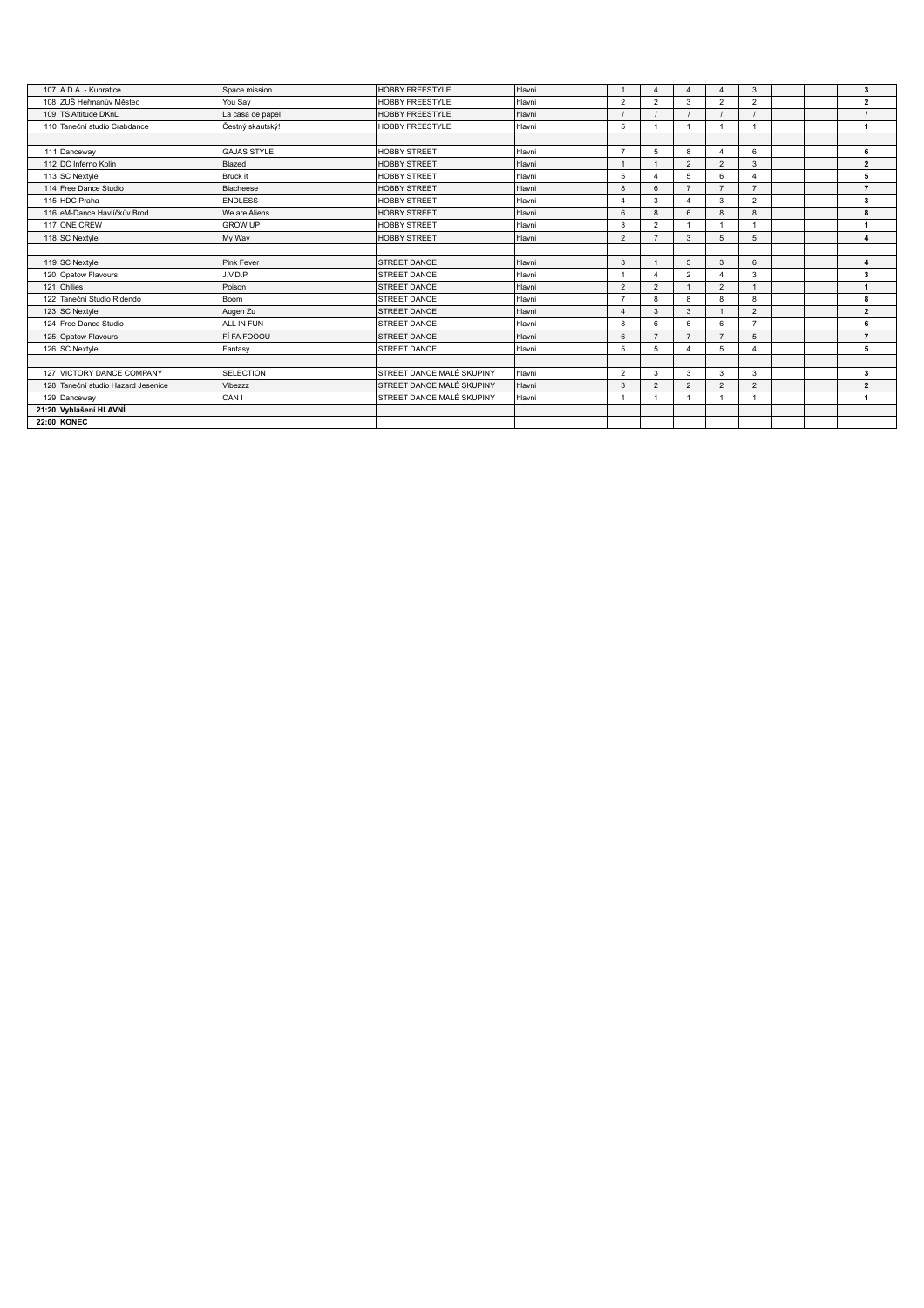# **CZECH DANCE TOUR 2022**

### Název soutěže: **CZECH DANCE TOUR 2022**

| Druh soutěže:<br>Vyhlašovatel: | Postupová taneční soutěž pro všechny taneční skupiny z ČR.<br>TANEČNÍ SVAZ ČR, z.s.                                   |
|--------------------------------|-----------------------------------------------------------------------------------------------------------------------|
| Pořadatel:                     | <b>CZECH DANCE TOUR</b>                                                                                               |
| Vedoucí soutěže:               | Hladík Martin                                                                                                         |
| Telefon:                       | 777 269 209                                                                                                           |
| E-mail:                        | info@czechdancetour.cz                                                                                                |
| Webové stránky:                | www.czechdancetour.cz                                                                                                 |
| Zemské kolo:                   | ZEMSKÉ KOLO – MISTROVSTVÍ ČECH                                                                                        |
| Místo konání:                  | TJ Sokol - Tyršovo náměstí 12, Chrudim, 537 01                                                                        |
| Termín konání:                 | 30.4.2022                                                                                                             |
|                                | Uzávěrka přihlášek: 23.4.2022 - po zadání přihlášek přes online registrační systém bude<br>obratem vystavena faktura. |

### **Startovné:**

Startovné se hradí převodem na základě vystaveného dokladu při online registraci, a to před konáním soutěže. Po uhrazení platby budete zařazeni do soutěže. Na soutěž je nutné přinést doklad + potvrzení o provedené platbě + podepsané startovní listiny. Hotovostní platby v místě konání soutěže nejsou možné!

Startovné: 300,- Kč / tanečník / disciplína

Vstupné: 300 ,- Kč ( děti do 6 let zdarma) platí se na místě v den soutěže

Ceny: Pro první tři umístěné medaile, diplomy.